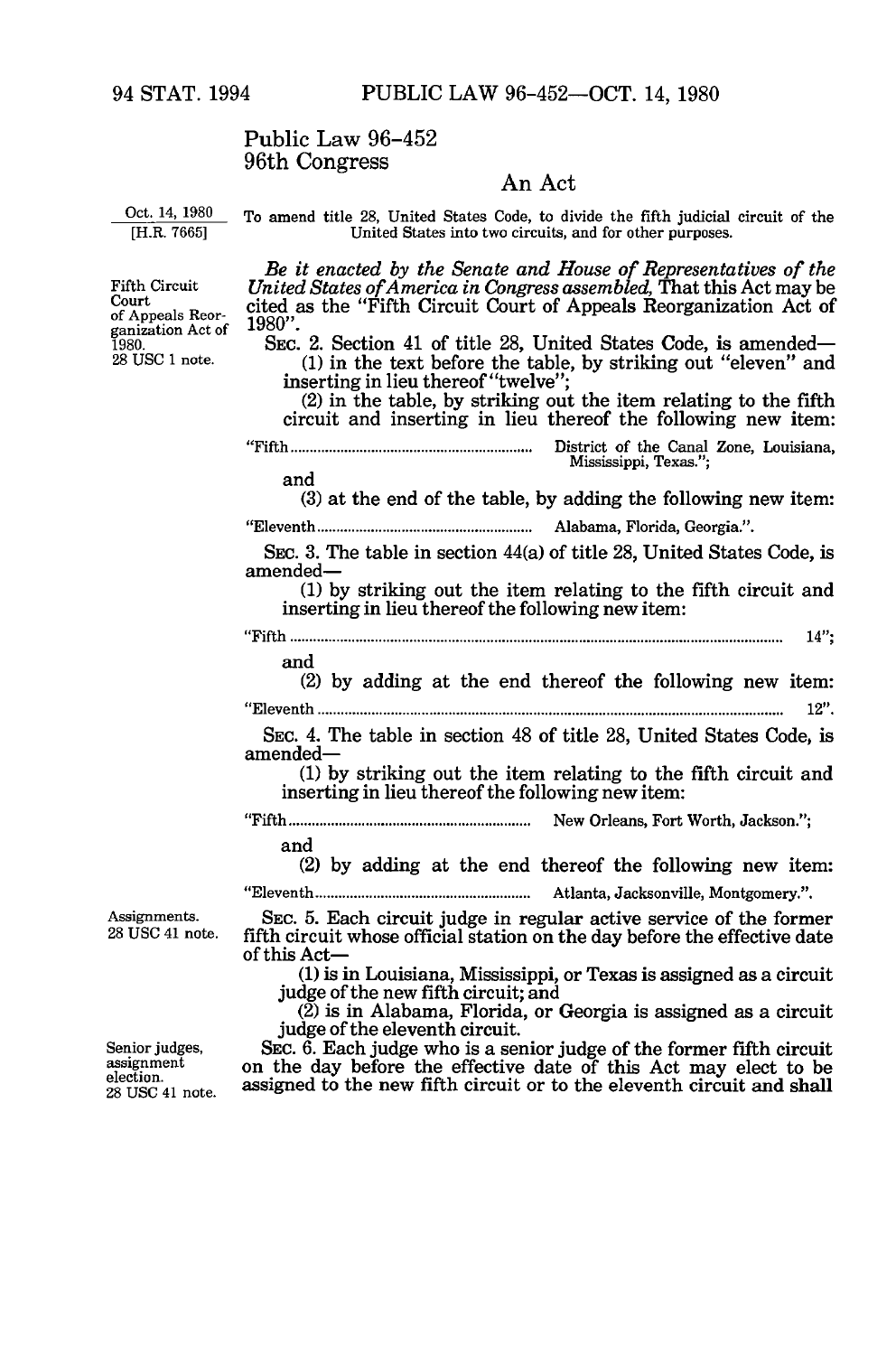notify the Director of the Administrative Office of the United States Courts of such election.

SEC. 7. The seniority of each judge-

**(1)** who is assigned under section 5 of this Act; or

(2) who elects to be assigned under section 6 of this Act; shall run from the date of commission of such judge as a judge of the former fifth circuit.

**SEC.** 8. The eleventh circuit is authorized to hold terms or sessions of court at New Orleans, Louisiana, until such time as adequate facilities for such court are provided in Atlanta, Georgia.

SEC. 9. The provisions of the following paragraphs of this section apply to any case in which, on the day before the effective date of this Act, an appeal or other proceeding has been filed with the former fifth circuit:

(1) If the matter has been submitted for decision, further proceedings in respect of the matter shall be had in the same manner and with the same effect as if this Act had not been enacted.

(2) If the matter has not been submitted for decision, the appeal or proceeding, together with the original papters, printed records, and record entries duly certified, shall, by appropriate orders, be transferred to the court to which it would have gone had this Act been in full force and effect at the time such appeal was taken or other proceeding commenced, and further proceedings in respect of the case shall be had in the same manner and with the same effect as if the appeal or other proceeding had been filed in such court.

(3) A petition for rehearing or a petition for rehearing en banc in a matter decided before the effective date of this Act, or submitted before the effective date of this Act and decided on or after the effective date as provided in paragraph **(1)** of this section, shall be treated in the same manner and with the same effect as though this Act had not been enacted. If a petition for rehearing en banc is granted, the matter shall be reheard by a court comprised as though this Act had not been enacted.

SEC. 10. As used in sections 5, 6, 7, 8, and 9 of this Act, the term-**(1)** "former fifth circuit" means the fifth judicial circuit of the United States as in existence on the day before the effective date of this Act;

(2) the term "new fifth circuit" means the fifth judicial circuit of the United States established by the amendment made by section 2(2) of this Act; and

(3) the term "eleventh circuit" means the eleventh judicial circuit of the United States established by the amendment made by section 2(3) of this Act.

Seniority. 28 USC 41 note.

Eleventh circuit, temporary site. 28 USC 41 note.

Cases, applicable provisions. 28 USC 41 note.

Definitions. 28 USC 41 note.